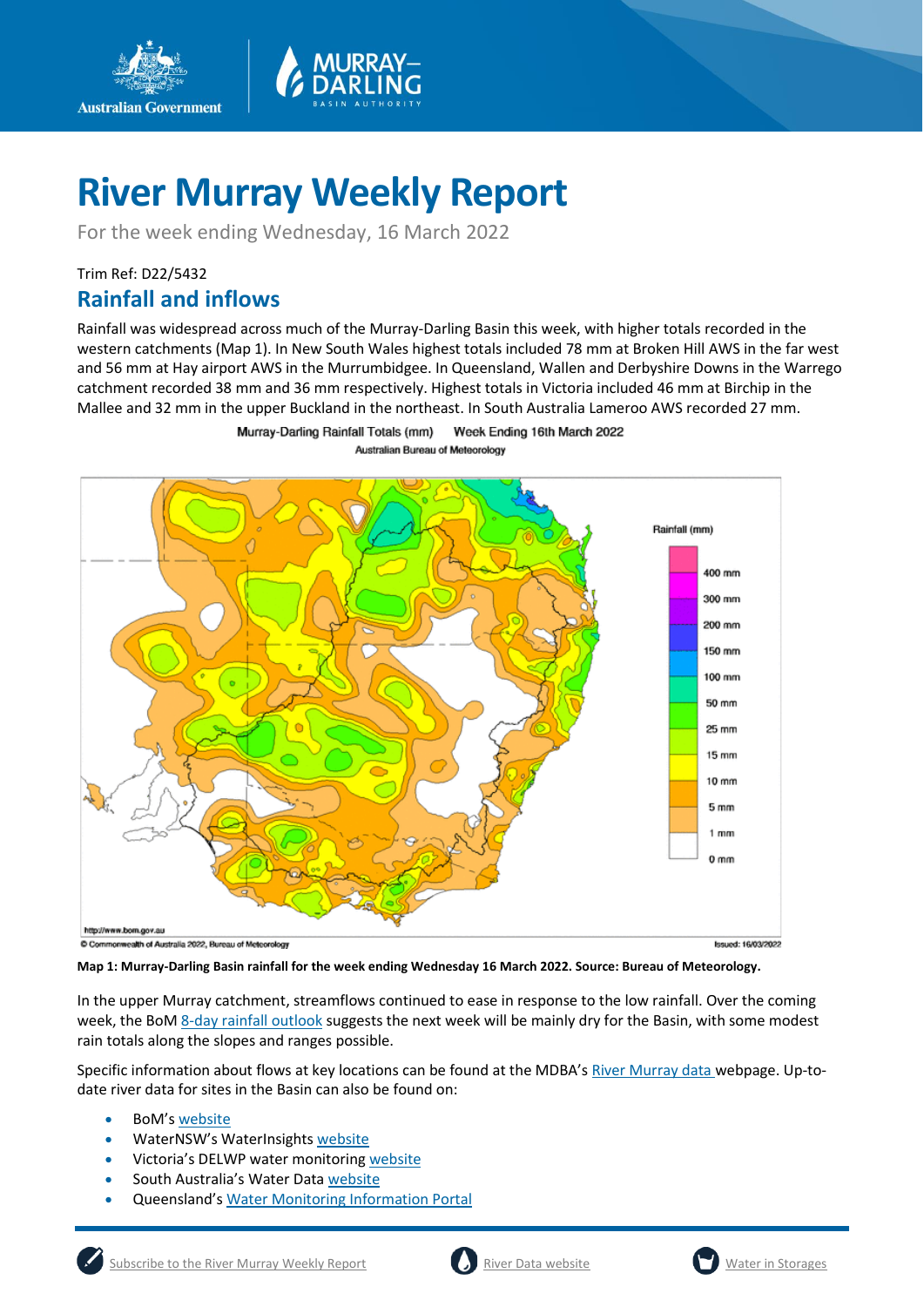## **River operations**

•

- Irrigation demands increase for autumn watering
- Unregulated inflows from the Murrumbidgee River increasing
- WaterNSW forecast renewed inflow to the Menindee Lakes

#### **Hume Dam operations update**

Over the last week the volume of water in Hume Dam eased to 93% in response to reduced inflows and higher releases to meet irrigation demands for autumn watering.

With a drier outlook for the Basin over the coming week, Hume Dam storage is expected to continue to ease as demands remain higher. However, with the upper Murray catchment relatively wet for this time of year and the storage not far from full, the potential for another spill remains. Looking further ahead, the MDBA is also considering the possible need to actively reduce the storage ahead of winter if wet conditions persist through autumn that provide additional inflow or suppress irrigation demands. Further updates on these plans will be provided to river communities in the coming months including via future weekly reports.

#### **Unregulated flows**

Unregulated flows in the River Murray are continuing downstream of the junction with the Murrumbidgee River in response to higher inflows from the Murrumbidgee and Darling Rivers. Upstream of the Murrumbidgee junction, releases from Hume are being managed to deliver system requirements, including meeting minimum flow requirements at Swan Hill.

River operators will continue to monitor rainfall forecasts, tributary inflows and system demands and provide updated advice on unregulated flows. Information on access to Murray supplementary water licences in NSW is available from [WaterNSW Water insights.](https://waterinsights.waternsw.com.au/11904-new-south-wales-murray-regulated-river/updates) General information on River Murray unregulated flows can be accessed on the MDB[A webpage.](https://www.mdba.gov.au/water-management/allocations-states-mdba/unregulated-flows-river-murray)

#### **Water demand**

The MDBA is actively monitoring shortfall risks. A shortfall occurs when water cannot be delivered to users when and where it is needed. A delivery shortfall occurs when actual water use is higher than it was forecast to be when river water was released from storages, weeks earlier, to meet the forecast needs for irrigation and environmental water. A system shortfall occurs when the combined capacity of the system is unable to supply all downstream requirements over the full season. More information about shortfalls can be found at [Water demand \(shortfalls\) |](https://www.mdba.gov.au/water-management/river-operations/water-demand-shortfalls)  [Murray-Darling Basin Authority \(mdba.gov.au\).](https://www.mdba.gov.au/water-management/river-operations/water-demand-shortfalls)

The risk of a **delivery shortfall** in the River Murray between Wakool Junction and the SA border over the coming week is negligible. The MDBA is continuing to monitor weather conditions and forecast demands and will continue to actively manage the risk of delivery shortfall across the high demand summer-autumn period as conditions evolve.

The risk of a **system shortfall** is currently negligible. With unregulated flows to South Australia continuing and the Menindee Lakes available as a shared resource, transfers from Hume to meet lower system demands are unlikely to be required until late March at the earliest.

The MDBA, Basin state governments and their agencies have different roles and responsibilities in managing delivery shortfalls. Read more information on [delivery shortfall risks for Victorian water licence holders.](https://www.waterregister.vic.gov.au/about/news/366-new-fact-sheets-on-shortfalls-in-the-murray-below-barmah-2)





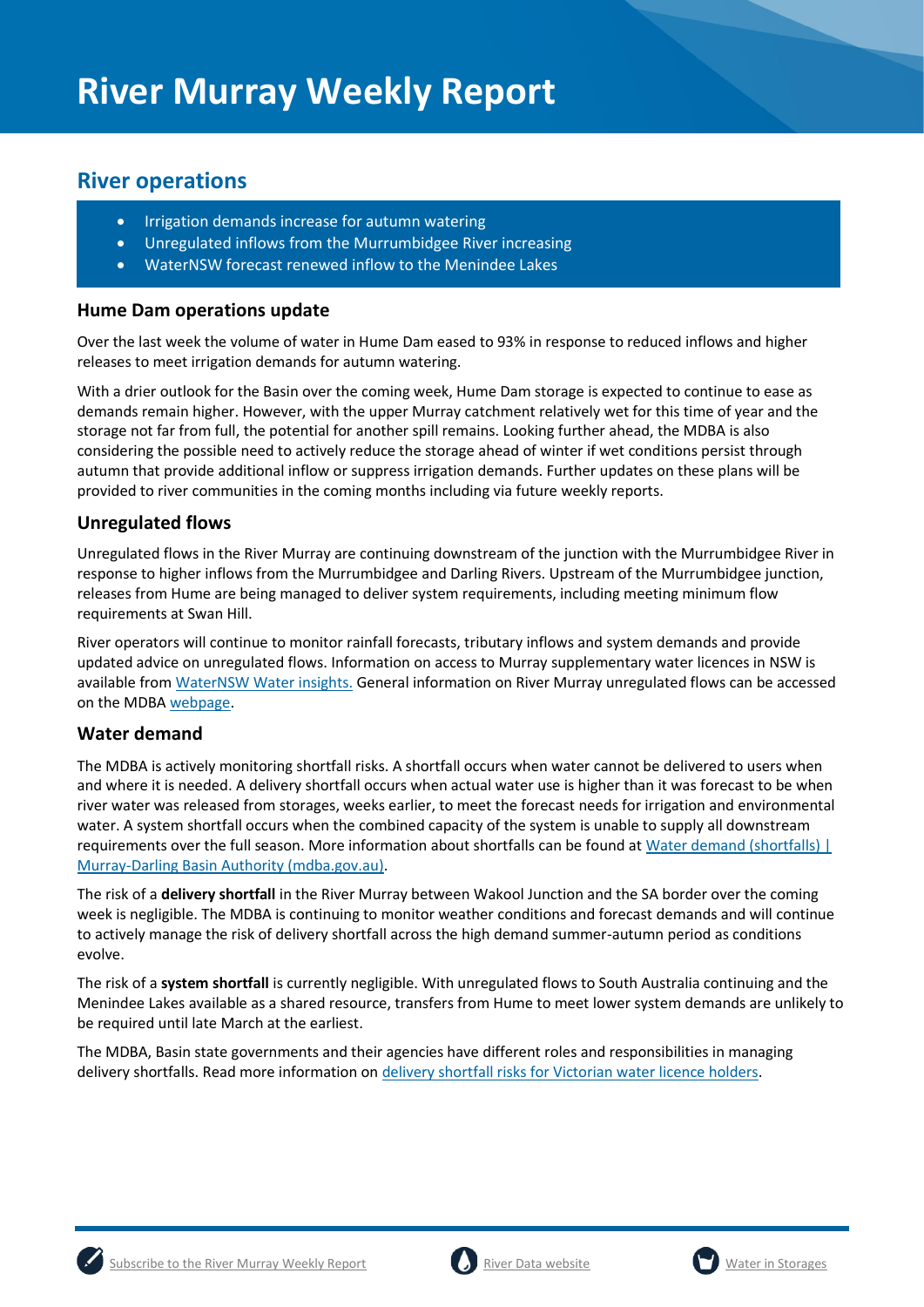## **Water quality impacts**

WaterNSW have declared several amber alerts for **blue-green algae** in the River Murray System. **Amber alerts** are current for Hume Dam, the River Murray at Corowa, Cobram, and Picnic Point. In the lower River Murray amber alerts are current for River Murray Moama and between Tooleybuc and Fort Courage, near Wentworth. Along the Edward-Wakool River system **Amber alerts** are present for much of the Edward-Wakool system. In the Murrumbidgee a **red alert** is declared for Yanga Lake at Regatta Beach. This information is available through [Goulburn-Murray Water,](https://www.g-mwater.com.au/news/bga) [WaterNSW](https://www.waternsw.com.au/water-quality/algae) an[d Water quality | Murray-Darling Basin Authority \(mdba.gov.au\).](https://www.mdba.gov.au/water-management/mdbas-river-operations/water-quality)

### **River operations**

Over the last week **active storage** decreased by 108 GL to 8,078 GL (94% capacity).

At **Dartmouth Reservoir**, the [storage](https://riverdata.mdba.gov.au/dartmouth-dam) increased by 4 GL to 3,594 GL (93% capacity). The release, measured at Colemans gauge, is currently targeting 500 ML/day. A brief increase in release to around 2,200 ML/day is planned to commence on 21 March to benefit water quality and ecosystem function in the Mitta Mitta River downstream of Dartmouth Dam. For more information, see the Mitta Mitt[a flow advice](https://www.mdba.gov.au/water-management/murray-darling-reports-data/flow-advice) on the MDBA website.

**Hume Reservoir** [storage](https://livedata.mdba.gov.au/hume-dam) decreased by 62 GL to 2,782 GL (93% capacity). Early in the week, releases increased to around 12,000 ML/day to meet downstream demands. However isolated rainfall in the irrigation areas reduced demands resulting in releases from Hume easing. Over the coming week, the release will be managed in response to downstream irrigation demands and weather conditions.



**Photo 1: Releases from Hume Dam. Photo: Courtesy Amber Craig (MDBA).**

Since the 2019-20 bushfires, Hume Dam operations have, at times, needed to consider altered water quality within the reservoir to help manage its effect on water quality downstream. This has required changes to the release



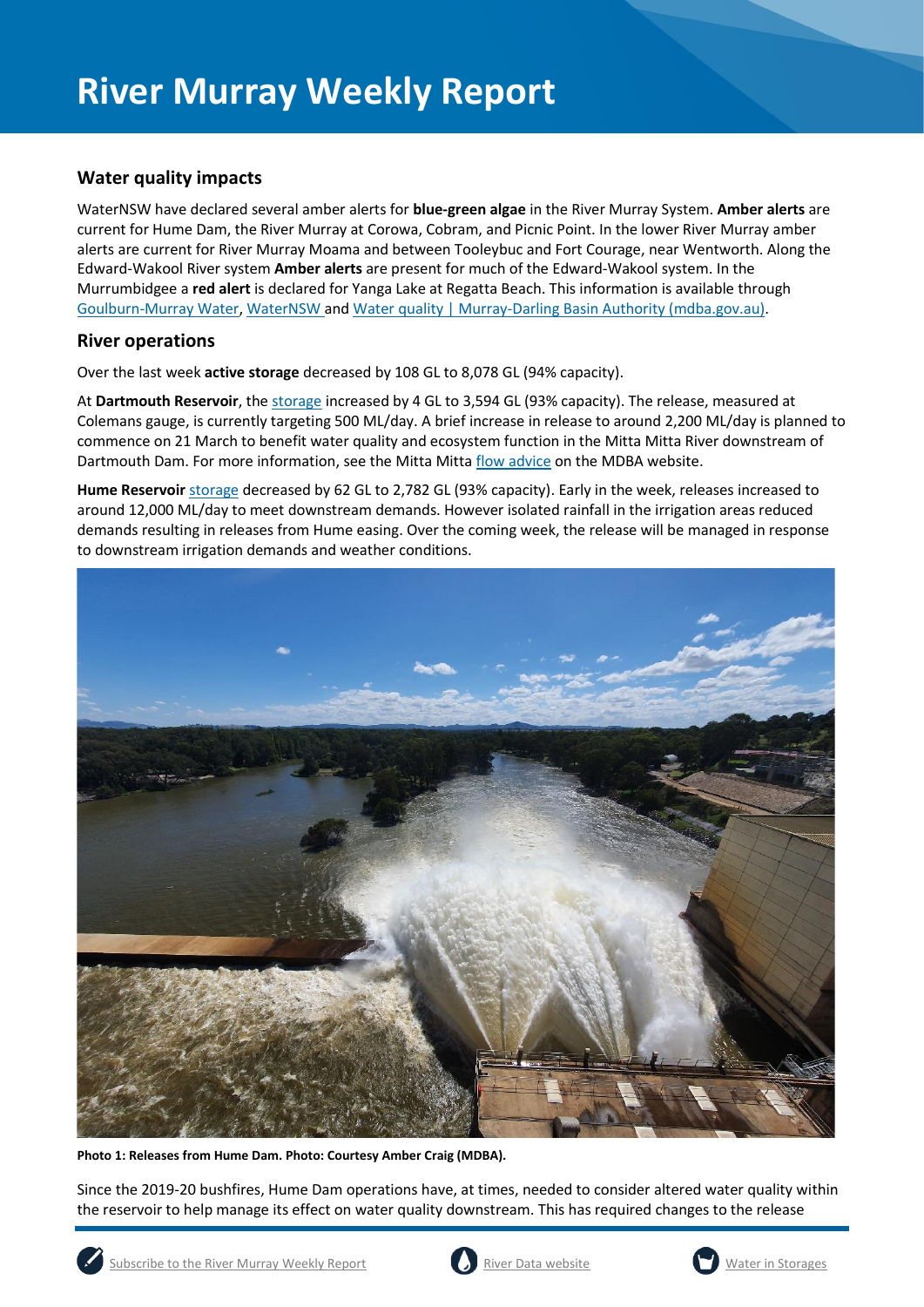configuration to improve dissolved oxygen levels and help aquatic animals downstream of the dam to breathe. In recent weeks operators have trialled a variety of configurations and have now implemented an optimal approach that will be further monitored and adjusted in the weeks ahead.

**Lake Mulwala** is currently at 124.76 m AHD and within the normal operating range (124.6 to 124.9 m AHD). Diversions to Mulwala Canal increased over the week, reaching a peak of 4,300 ML/day. Similarly, at Yarrawonga Main Channel diversions also increased reaching around 1,500 ML/day. However, modest rainfall at the end of the week has resulted in diversions to the irrigation areas being reduced. Water released from Hume earlier this week to meet previously anticipated higher irrigation demands will now be re-regulated over the coming days in Lake Mulwala and is likely to result in the pool level approaching the full supply level of around 124.9 m AHD over the coming days.

Downstream of Yarrawonga Weir, the release is targeting around 7,500 ML/day. This is a relatively low flow rate for this time of year, compared with other high allocation years. This autumn, high inflows from the Murrumbidgee and the lower Darling rivers are continuing to meet Murray system demands downstream of the junction with the Murrumbidgee. In response, to maximise water availability, operations are targeting a release downstream of Yarrawonga weir sufficient to meet system demands to the junction with the Murrumbidgee, including the minimum flow requirement at Swan Hill.

Flow through the **Kolety** (pronounced Kol-etch)/**Edward River** offtake has reduced to 1,330 ML/day, while the **Gulpa Creek** offtake averaged 240 ML/day over the last week. Around 900 ML/day is also being released from Edward Escape to the Kolety/Edward River to supply irrigation diversions to Wakool Canal. Flow downstream of **Stevens Weir** averaged 840 ML/day. Further downstream, inflows from the Billabong Creek (measured at Darlot) are continuing well above the end of system target (50 ML/day) at around 550 ML/day due to continuing wet conditions in the Murrumbidgee catchment (the Kolety/Edward River is connected to the Murrumbidgee River via the Yanco/Colombo/Billabong Creek system). These higher inflows are expected to continue during March and into April.

On the **Goulburn River**, the flow measured at [McCoys Bridge](https://riverdata.mdba.gov.au/mccoy-bridge) averaged 1,100 ML/day. Inflows to the Murray from the Goulburn are expected to increase over the coming week to around 6,000 ML/day due to the delivery of an autumn fresh on behalf of environmental water holders. The higher flow rates are targeting environmental outcomes in the lower Goulburn River and further downstream along the River Murray, including to entice golden and silver perch to move into the Goulburn River. For more information, see the Goulburn-Broken CMA [website.](https://www.gbcma.vic.gov.au/news_events/water-for-the-environment-to-give-fish-new-home-in-lower-goulburn-river.html) Information regarding opportunities for allocation trade between the Goulburn and Murray Valleys is available at the Victorian water registe[r website](http://waterregister.vic.gov.au/water-trading/allocation-trading) and th[e Goulburn-Murray Water website.](https://www.g-mwater.com.au/water-resources/managing-water-storages)

At **Torrumbarry Weir**, the pool is at the full supply level. Th[e diversion](https://riverdata.mdba.gov.au/national-channel-ds-torrumbarry-headworks) to **National Channel** has increased to around 2,500 ML/day. Releases from Torrumbarry Weir eased over the week and are currently steady at around 3,800 ML/day. The release is expected to increase over the coming week in response to the arrival of the autumn pulse from the Goulburn River.

Inflow from the **Murrumbidgee River**, measured a[t Balranald,](https://riverdata.mdba.gov.au/balranald-weir-downstream) increased to 5,200 ML/day and is expected to increase further in the coming week. This increase is in response to releases from Murrumbidgee storages by WaterNSW to manage airspace following rain and higher inflow in recent weeks.

At Menindee Lakes, the storage is currently at 1,877 GL (108% capacity). Upstream of Menindee Lakes, heavy rainfall over the past month in southern Queensland has resulted in renewed high flows across the Barwon Darling River system. WaterNSW is forecasting a further 450 - 750 GL inflow to the Menindee lakes system by the end of May. More information is available from the WaterNSW WaterInsight [website.](https://waterinsights.waternsw.com.au/12104-lower-darling-regulated-river/updates)

Releases to the lower Darling River (measured at Weir 32) reduced to 6,600 ML/day over the past week. With further inflows to the Lake now forecast, WaterNSW is currently reviewing the release plan. Further information will be provided by WaterNSW in the coming week. Releases from Lake Cawndilla (part of Menindee Lakes) into the Great Darling Anabranch have been increased to 500 ML/day to meet environmental demand. However, due to forecast inflows, this will be replaced with operational releases of 2,000 ML/day in the coming week. Downstream on the lower Darling at Burtundy, the flow has fallen to around 8,100 ML/day and is expected to reduce in the coming week.





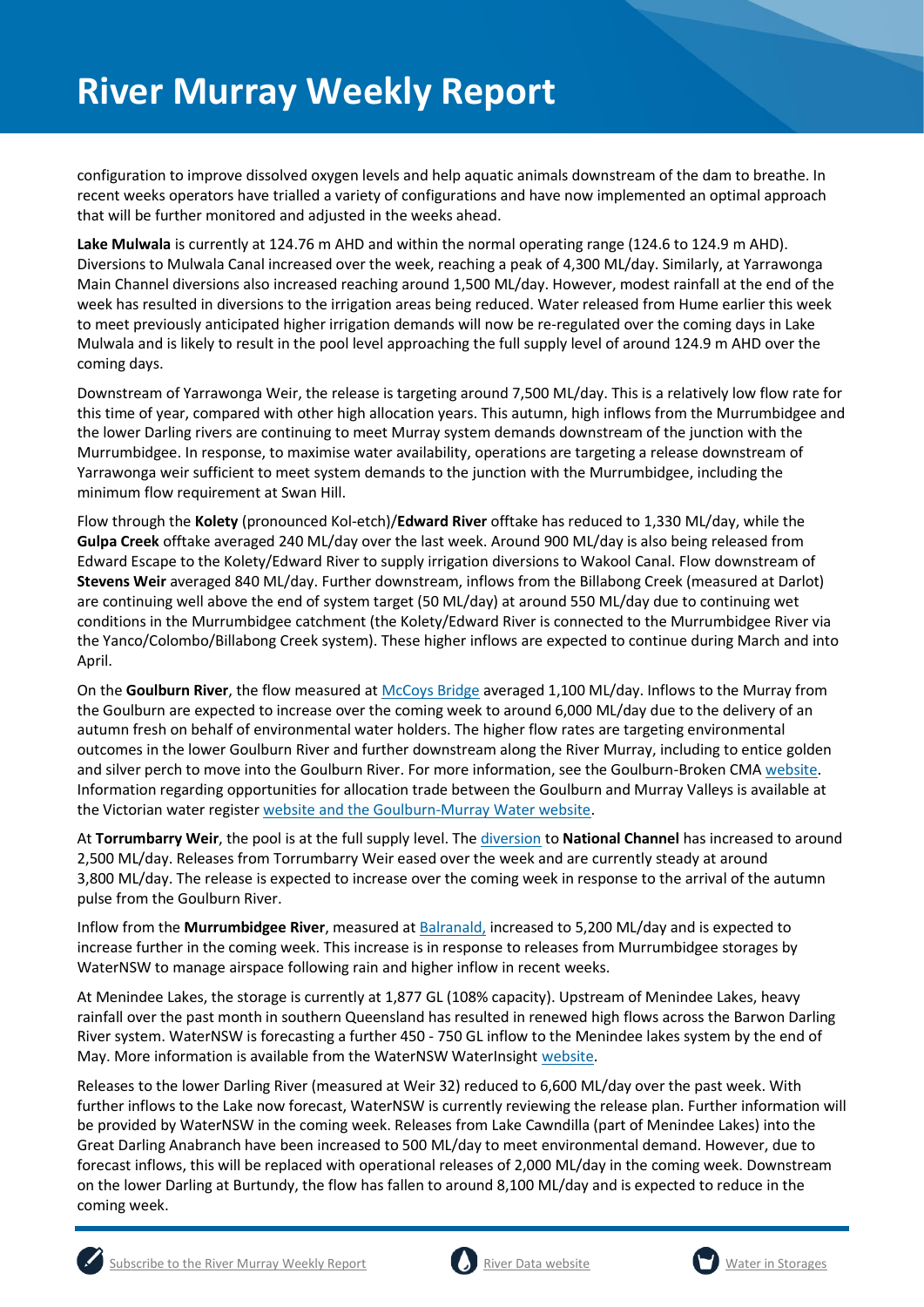# **River Murray Weekly Report**

Over the coming months, the MDBA will continue to revise forecasts and operational plans for the volume and timing of operational water to be released from Menindee Lakes to support all water users along the River Murray System once unregulated flows cease. This process is on-going and will follow the practices agreed by the New South Wales, Victorian, South Australian and Commonwealth governments as stated in the Murray-Darling Basin Agreement and the [Objectives and Outcomes for River Operations in the River Murray System.](https://www.mdba.gov.au/publications/mdba-reports/objectives-outcomes-river-operations-river-murray-system) These practices require State and Commonwealth agencies to provide ongoing advice on release decisions, and implications for water security, delivery efficiency, the community, and environmental outcomes.

The flow downstream of **Wentworth Weir** is currently 17,100 ML/day and are expected to reduce to around 15,000 ML/day over the coming week.

The [storage](https://riverdata.mdba.gov.au/lake-victoria) at **Tar-ru/Lake Victoria** reduced by 32 GL this week to 74%. Inflows and outflows from Tar-ru/Lake Victoria are being managed to operate the storage volume in accordance with the Lake Victoria Operating Strategy (LVOS) as specified in th[e Objectives and Outcomes for River Operations in the River Murray System.](https://www.mdba.gov.au/publications/mdba-reports/objectives-outcomes-river-operations-river-murray-system) The LVOS aims to stabilize the lake foreshore and protect cultural heritage sites by encouraging the growth of native vegetation. To help achieve this, operations aim to reduce the length of time the foreshore vegetation is inundated. The storage level will be managed to maximise water availability by the end of the current unregulated flow event.

The flow to **South Australia** averaged 20,600 ML/day this week. Additional Dilution Flow (ADF) to South Australia continues to be triggered. The current unregulated flows into South Australia mean that no additional releases from storage are needed to meet ADF at the current point in time. For information on ADF and the ADF triggers please refer t[o Objectives and Outcomes for River Operations in the River Murray System](https://www.mdba.gov.au/publications/mdba-reports/objectives-outcomes-river-operations-river-murray-system) (pages 79-80).

The **Lower Lakes** 5-day average water level is 0.7 m AHD. Barrage releases are continuing as unregulated flows reach the lower lakes. For further information on barrage releases and South Australia's Entitlement flow, see the South Australian Department for Environment and Water Weekly [Department for Environment and Water |](https://www.environment.sa.gov.au/news-hub/news/articles/2021/11/Daily-barrage-data)  [Barrage flow data available at the click of a button.](https://www.environment.sa.gov.au/news-hub/news/articles/2021/11/Daily-barrage-data)

#### **For media inquiries contact the Media Officer on 02 6279 0141**

ANDREW KREMOR A/g Executive Director, River Management



**Australian Government** 





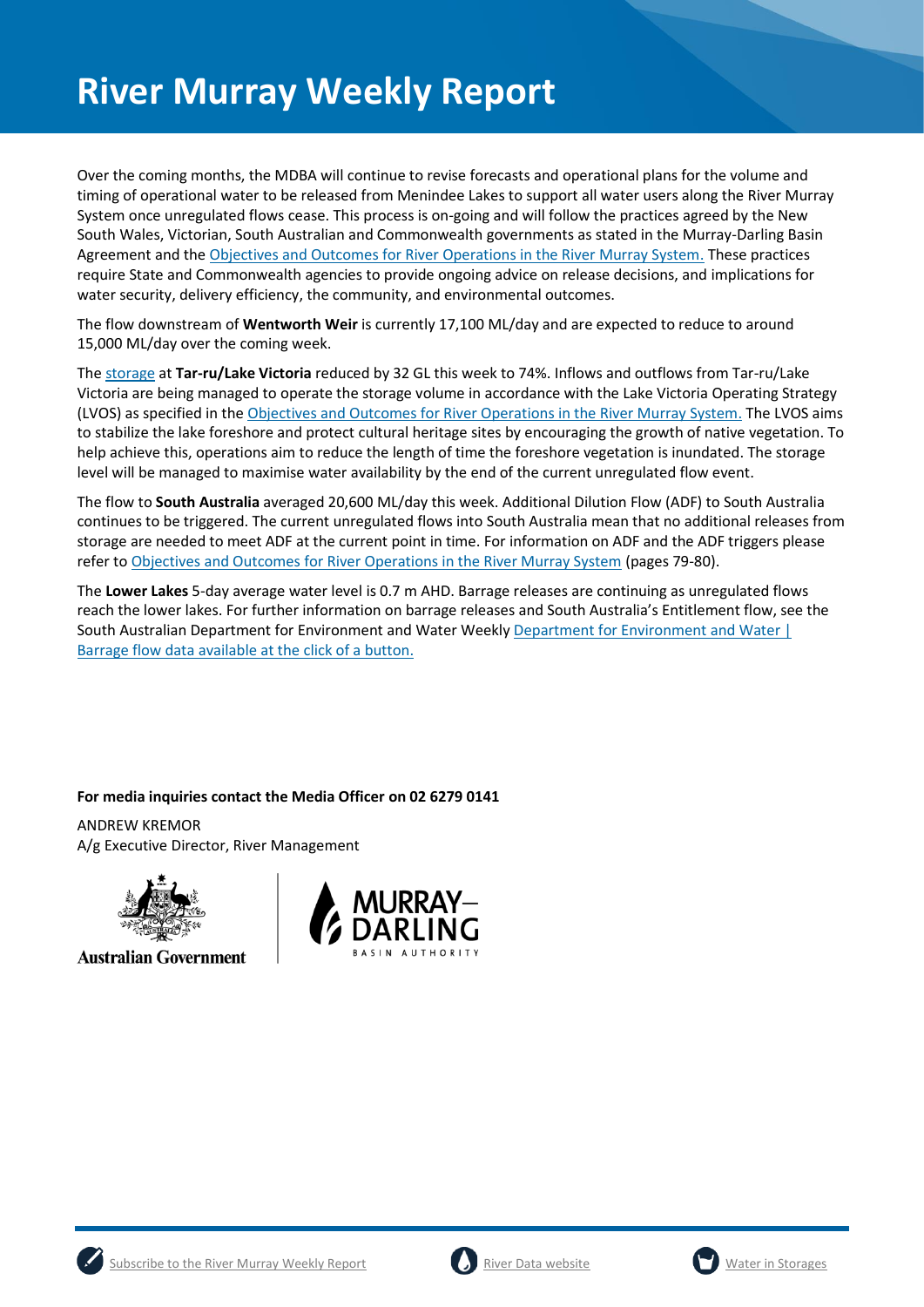## **River Murray Weekly Report**

#### Water in Storage Water in Storage Week ending Wednesday 16 Mar 2022

| <b>MDBA Storages</b>             | Full<br>Supply<br>Level | Full<br>Supply<br>Volume | Current<br>Storage<br>Level | Current | Storage | Dead<br>Storage | Active<br>Storage | Change in Total<br>Storage for the<br>Week |
|----------------------------------|-------------------------|--------------------------|-----------------------------|---------|---------|-----------------|-------------------|--------------------------------------------|
|                                  | $(m$ AHD)               | (GL)                     | $(m$ AHD)                   | (GL)    | %       | (GL)            | (GL)              | (GL)                                       |
| Dartmouth Reservoir              | 486.00                  | 3856                     | 481.93                      | 3 5 9 4 | 93%     | 71              | 3523              | $+4$                                       |
| Hume Reservoir                   | 192.00                  | 3 0 0 5                  | 190.86                      | 2782    | 93%     | 23              | 2 7 5 9           | $-62$                                      |
| Lake Victoria                    | 27.00                   | 677                      | 25.48                       | 499     | 74%     | 100             | 399               | $-32$                                      |
| Menindee Lakes                   |                         | 1 731*                   |                             | 877     | 108%    | $(480 \#)$      | 1 3 9 7           | $-17$                                      |
| <b>Total</b>                     |                         | 9 2 6 9                  |                             | 8752    | 94%     | $ -$            | 8078              | $-108$                                     |
| <b>Total Active MDBA Storage</b> |                         |                          |                             |         |         |                 | $94\%$ ^          |                                            |

#### **Major State Storages**

| <b>Burrinjuck Reservoir</b> | 026     | 963      | 94% |     | 960  | +2           |
|-----------------------------|---------|----------|-----|-----|------|--------------|
| <b>Blowering Reservoir</b>  | 631     | 529      | 94% | 24  | 505  | ົດດ<br>ے ہے۔ |
| Eildon Reservoir            | 3 3 3 4 | 733<br>_ | 82% | 100 | 2633 | າາ<br>-၁၁    |

\* Menindee surcharge capacity – 2050 GL \*\* All Data is rounded to nearest GL \*\*

# NSW has sole access to water when the storage falls below 480 GL. MDBA regains access to water when the storage next reaches 640 GL. ^ % of total active MDBA storage

| <b>Snowy Mountains Scheme</b> |                     | Snowy diversions for week ending 15 Mar 2022 |                  |           |                 |
|-------------------------------|---------------------|----------------------------------------------|------------------|-----------|-----------------|
| <b>Storage</b>                | Active Storage (GL) | Weekly Change (GL)                           | Diversion (GL)   | This Week | From 1 May 2021 |
| Lake Eucumbene - Total        | 863                 |                                              | Snowy-Murray     | $+6$      | 555             |
| Snowy-Murray Component        | 895                 |                                              | Tooma-Tumut      | $+2$      | 307             |
| <b>Target Storage</b>         | 1 410               |                                              | Net Diversion    |           | 248             |
|                               |                     |                                              | Murray 1 Release | $+5$      | 904             |

#### **Major Diversions from Murray and Lower Darling (GL) \***

| <b>New South Wales</b>    | This Week | From 1 July 2021 | Victoria                        | This Week | From 1 July 2021 |
|---------------------------|-----------|------------------|---------------------------------|-----------|------------------|
| Murray Irrig. Ltd (Net)   | 26.0      | 675              | Yarrawonga Main Channel (net)   | 9.2       | 145              |
| Wakool Sys Allowance      | 1.9       | 14               | Torrumbarry System + Nyah (net) | 0.1       | 284              |
| Western Murray Irrigation | 0.7       | 23               | Sunraysia Pumped Districts      | 1.9       | 93               |
| Licensed Pumps            | 6.1       | 216              | Licensed pumps - GMW (Nyah+u/s) | 2.1       | 23               |
| Lower Darling             | 2.8       | 254              | Licensed pumps - LMW            | 10.7      | 384              |
| <b>TOTAL</b>              | 37.5      | 1182             | TOTAL                           | 24        | 929              |

\* Figures are derived from actual and estimates where data is unavailable. Please note that not all data may have been available at the time of creating this report. \*\* All data above is rounded to nearest 100 ML for weekly data and nearest GL for cumulative data

| Flow to South Australia (GL)                             | Entitlement this month | 186.0 * | (20 600 ML/day) |
|----------------------------------------------------------|------------------------|---------|-----------------|
| * Flow to SA will be greater than normal entitlement for | Flow this week         | 144.2   |                 |
| this month due to unregulated flows and water for the    | Flow so far this month | 371.9   |                 |
| environment.                                             | Flow last month        | 766.3   |                 |

#### **Salinity (EC) (microSiemens/cm at 25<sup>o</sup> C)**

|                         | Current | Average over the last week | Average since 1 August 2021 |
|-------------------------|---------|----------------------------|-----------------------------|
| Swan Hill               | 80      | 80                         | 80                          |
| Euston                  |         |                            |                             |
| <b>Red Cliffs</b>       | 170     | 160                        | 140                         |
| Merbein                 | 170     | 160                        | 140                         |
| Burtundy (Darling)      | 390     | 390                        | 340                         |
| Lock 9                  | 310     | 300                        | 190                         |
| Lake Victoria           | 180     | 170                        | 150                         |
| Berri                   | 310     | 310                        | 200                         |
| Waikerie                | 330     | 330                        | 210                         |
| Morgan                  | 340     | 330                        | 220                         |
| Mannum                  | 300     | 290                        | 230                         |
| Murray Bridge           | 290     | 290                        | 240                         |
| Milang (Lake Alex.)     | 360     | 340                        | 490                         |
| Poltalloch (Lake Alex.) | 300     | 310                        | 360                         |
| Meningie (Lake Alb.)    | 1 380   | 1 400                      | 1450                        |
| Goolwa Barrages         | 360     | 390                        | 790                         |





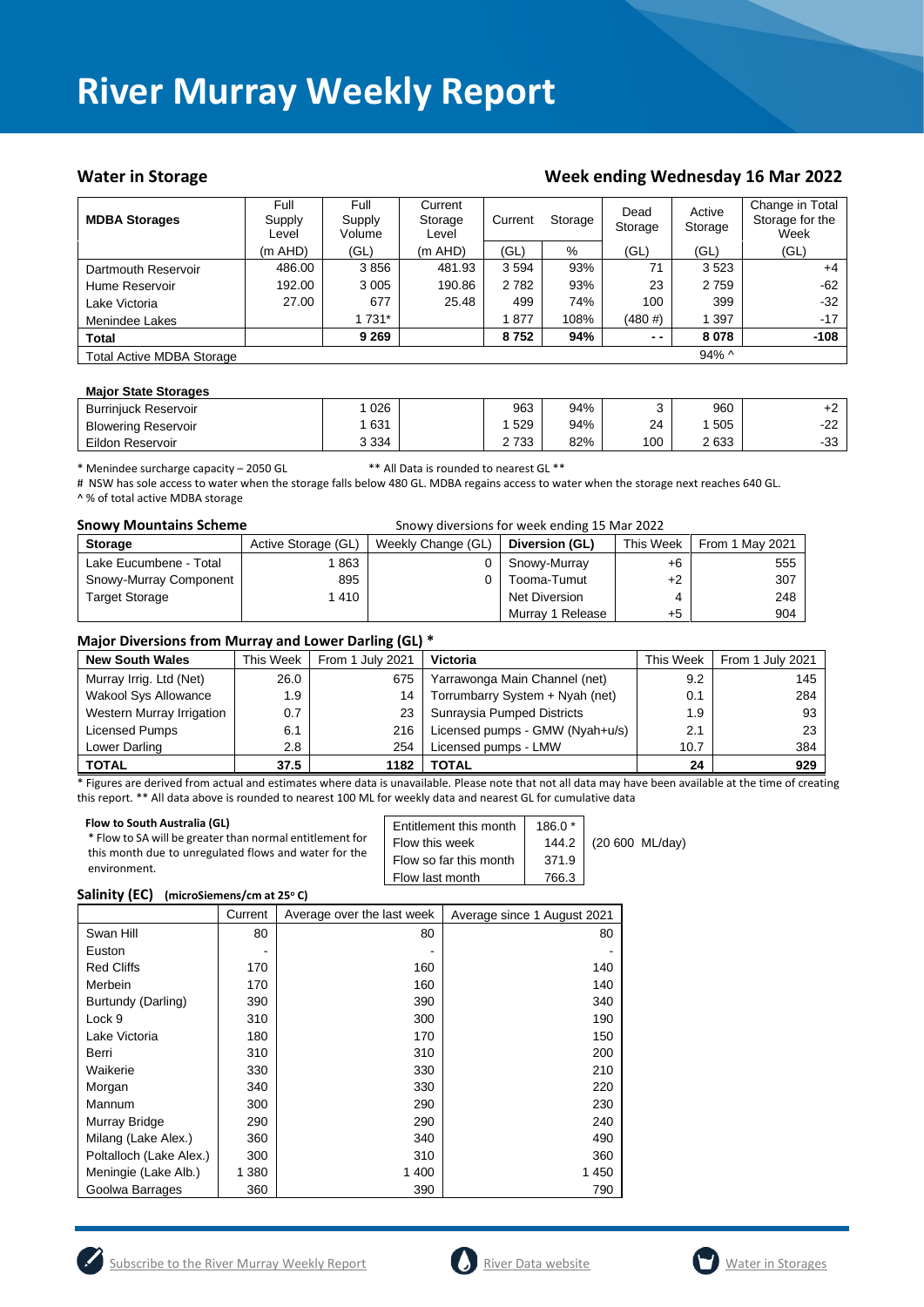

# MURRAY-<br>DARLING

#### River Levels and Flows **River Levels and Flows River Levels and Flows Week ending Wednesday 16 Mar 2022**

| local<br>(m)<br>(ML/day)<br>AHD)<br>(ML/day)<br>(ML/day)<br><b>River Murray</b><br>(m)<br>(m)<br>F<br>Khancoban<br>1 5 2 0<br>1950<br>430<br>R<br>Jingellic<br>208.24<br>4 4 0 0<br>4 1 2 0<br>6 0 3 0<br>4.0<br>1.72<br>S<br>Tallandoon ( Mitta Mitta River )<br>4.2<br>1.56<br>218.45<br>920<br>910<br>960<br>5.5<br>3.07<br>156.70<br>R<br>Heywoods<br>12 080<br>11 230<br>7 3 4 0<br>5.5<br>151.42<br>$\mathsf{R}$<br>13770<br>8 8 0 0<br><b>Doctors Point</b><br>2.95<br>14 590<br>4.3<br>1.97<br>149.41<br>Albury<br>S<br>4.6<br>2.76<br>128.78<br>13 260<br>12720<br>9 0 2 0<br>Corowa<br>116.31<br>$\mathsf{R}$<br>6.4<br>1.27<br>7 5 6 0<br>7510<br>8 0 2 0<br>Yarrawonga Weir (d/s)<br>F<br>6.4<br>105.79<br>8 3 0 0<br>Tocumwal<br>1.95<br>8 2 9 0<br>8890<br>7.3<br>1.46<br>80.00<br>3750<br>$\mathsf{R}$<br>3 9 8 0<br>5 3 7 0<br>Torrumbarry Weir (d/s)<br>F<br>0.86<br>63.78<br>3670<br>4 2 7 0<br>5410<br>Swan Hill<br>4.5<br>F<br><b>Wakool Junction</b><br>8.8<br>2.55<br>8 2 6 0<br>51.67<br>6 150<br>6780<br>$\mathbf S$<br>9.1<br>1.87<br>43.71<br>10 460<br>11 470<br>Euston Weir (d/s)<br>10 630<br>F<br>9610<br>Mildura Weir (d/s)<br>9620<br>12 500<br>S<br>21 250<br>Wentworth Weir (d/s)<br>7.3<br>3.63<br>28.39<br>17 090<br>17 180<br>F<br>5.19<br><b>Rufus Junction</b><br>22.12<br>19 450<br>20 130<br>24 160<br>$\blacksquare$<br>S<br>1.33<br>Blanchetown (Lock 1 d/s)<br>18 260<br>19510<br>25 480<br>$\overline{a}$<br><b>Tributaries</b><br>2.8<br>1.11<br>154.34<br>$\mathsf{R}$<br>540<br>Kiewa at Bandiana<br>650<br>780<br>S<br>11.9<br>8.10<br>145.78<br>870<br>930<br>1 4 7 0<br>Ovens at Wangaratta<br>S<br>Goulburn at McCoys Bridge<br>9.0<br>1.56<br>92.98<br>1 1 2 0<br>1 1 1 0<br>900<br>F<br>Edward at Stevens Weir (d/s)<br>5.5<br>1.14<br>80.91<br>860<br>840<br>820<br>F<br>57.35<br><b>Edward at Liewah</b><br>1.97<br>1 2 6 0<br>1 4 6 0<br>1940<br>${\sf R}$<br>620<br><b>Wakool at Stoney Crossing</b><br>1.48<br>54.98<br>540<br>580<br>$\mathsf{R}$<br>2770<br>Murrumbidgee at Balranald<br>5.0<br>4.43<br>60.39<br>5 1 7 0<br>4 180<br>F<br>6.1<br>6.89<br>15 5 20<br>Barwon at Mungindi<br>12 510<br>9 0 0 0<br>-<br>$\mathsf{R}$<br>Darling at Bourke<br>4.94<br>6930<br>4 9 20<br>2810<br>9.0<br>$\blacksquare$<br>F<br>٠ |                           | Minor Flood<br>Stage | Gauge | Height | Flow    | Trend | Average Flow this<br>Week | Average Flow last<br>Week |
|-----------------------------------------------------------------------------------------------------------------------------------------------------------------------------------------------------------------------------------------------------------------------------------------------------------------------------------------------------------------------------------------------------------------------------------------------------------------------------------------------------------------------------------------------------------------------------------------------------------------------------------------------------------------------------------------------------------------------------------------------------------------------------------------------------------------------------------------------------------------------------------------------------------------------------------------------------------------------------------------------------------------------------------------------------------------------------------------------------------------------------------------------------------------------------------------------------------------------------------------------------------------------------------------------------------------------------------------------------------------------------------------------------------------------------------------------------------------------------------------------------------------------------------------------------------------------------------------------------------------------------------------------------------------------------------------------------------------------------------------------------------------------------------------------------------------------------------------------------------------------------------------------------------------------------------------------------------------------------------------------------------------------------------------------------------------------------------------------------------------------------------------------------------------------------------------------------------------------------------------------------------------------------------------|---------------------------|----------------------|-------|--------|---------|-------|---------------------------|---------------------------|
|                                                                                                                                                                                                                                                                                                                                                                                                                                                                                                                                                                                                                                                                                                                                                                                                                                                                                                                                                                                                                                                                                                                                                                                                                                                                                                                                                                                                                                                                                                                                                                                                                                                                                                                                                                                                                                                                                                                                                                                                                                                                                                                                                                                                                                                                                         |                           |                      |       |        |         |       |                           |                           |
|                                                                                                                                                                                                                                                                                                                                                                                                                                                                                                                                                                                                                                                                                                                                                                                                                                                                                                                                                                                                                                                                                                                                                                                                                                                                                                                                                                                                                                                                                                                                                                                                                                                                                                                                                                                                                                                                                                                                                                                                                                                                                                                                                                                                                                                                                         |                           |                      |       |        |         |       |                           |                           |
|                                                                                                                                                                                                                                                                                                                                                                                                                                                                                                                                                                                                                                                                                                                                                                                                                                                                                                                                                                                                                                                                                                                                                                                                                                                                                                                                                                                                                                                                                                                                                                                                                                                                                                                                                                                                                                                                                                                                                                                                                                                                                                                                                                                                                                                                                         |                           |                      |       |        |         |       |                           |                           |
|                                                                                                                                                                                                                                                                                                                                                                                                                                                                                                                                                                                                                                                                                                                                                                                                                                                                                                                                                                                                                                                                                                                                                                                                                                                                                                                                                                                                                                                                                                                                                                                                                                                                                                                                                                                                                                                                                                                                                                                                                                                                                                                                                                                                                                                                                         |                           |                      |       |        |         |       |                           |                           |
|                                                                                                                                                                                                                                                                                                                                                                                                                                                                                                                                                                                                                                                                                                                                                                                                                                                                                                                                                                                                                                                                                                                                                                                                                                                                                                                                                                                                                                                                                                                                                                                                                                                                                                                                                                                                                                                                                                                                                                                                                                                                                                                                                                                                                                                                                         |                           |                      |       |        |         |       |                           |                           |
|                                                                                                                                                                                                                                                                                                                                                                                                                                                                                                                                                                                                                                                                                                                                                                                                                                                                                                                                                                                                                                                                                                                                                                                                                                                                                                                                                                                                                                                                                                                                                                                                                                                                                                                                                                                                                                                                                                                                                                                                                                                                                                                                                                                                                                                                                         |                           |                      |       |        |         |       |                           |                           |
|                                                                                                                                                                                                                                                                                                                                                                                                                                                                                                                                                                                                                                                                                                                                                                                                                                                                                                                                                                                                                                                                                                                                                                                                                                                                                                                                                                                                                                                                                                                                                                                                                                                                                                                                                                                                                                                                                                                                                                                                                                                                                                                                                                                                                                                                                         |                           |                      |       |        |         |       |                           |                           |
|                                                                                                                                                                                                                                                                                                                                                                                                                                                                                                                                                                                                                                                                                                                                                                                                                                                                                                                                                                                                                                                                                                                                                                                                                                                                                                                                                                                                                                                                                                                                                                                                                                                                                                                                                                                                                                                                                                                                                                                                                                                                                                                                                                                                                                                                                         |                           |                      |       |        |         |       |                           |                           |
|                                                                                                                                                                                                                                                                                                                                                                                                                                                                                                                                                                                                                                                                                                                                                                                                                                                                                                                                                                                                                                                                                                                                                                                                                                                                                                                                                                                                                                                                                                                                                                                                                                                                                                                                                                                                                                                                                                                                                                                                                                                                                                                                                                                                                                                                                         |                           |                      |       |        |         |       |                           |                           |
|                                                                                                                                                                                                                                                                                                                                                                                                                                                                                                                                                                                                                                                                                                                                                                                                                                                                                                                                                                                                                                                                                                                                                                                                                                                                                                                                                                                                                                                                                                                                                                                                                                                                                                                                                                                                                                                                                                                                                                                                                                                                                                                                                                                                                                                                                         |                           |                      |       |        |         |       |                           |                           |
|                                                                                                                                                                                                                                                                                                                                                                                                                                                                                                                                                                                                                                                                                                                                                                                                                                                                                                                                                                                                                                                                                                                                                                                                                                                                                                                                                                                                                                                                                                                                                                                                                                                                                                                                                                                                                                                                                                                                                                                                                                                                                                                                                                                                                                                                                         |                           |                      |       |        |         |       |                           |                           |
|                                                                                                                                                                                                                                                                                                                                                                                                                                                                                                                                                                                                                                                                                                                                                                                                                                                                                                                                                                                                                                                                                                                                                                                                                                                                                                                                                                                                                                                                                                                                                                                                                                                                                                                                                                                                                                                                                                                                                                                                                                                                                                                                                                                                                                                                                         |                           |                      |       |        |         |       |                           |                           |
|                                                                                                                                                                                                                                                                                                                                                                                                                                                                                                                                                                                                                                                                                                                                                                                                                                                                                                                                                                                                                                                                                                                                                                                                                                                                                                                                                                                                                                                                                                                                                                                                                                                                                                                                                                                                                                                                                                                                                                                                                                                                                                                                                                                                                                                                                         |                           |                      |       |        |         |       |                           |                           |
|                                                                                                                                                                                                                                                                                                                                                                                                                                                                                                                                                                                                                                                                                                                                                                                                                                                                                                                                                                                                                                                                                                                                                                                                                                                                                                                                                                                                                                                                                                                                                                                                                                                                                                                                                                                                                                                                                                                                                                                                                                                                                                                                                                                                                                                                                         |                           |                      |       |        |         |       |                           |                           |
|                                                                                                                                                                                                                                                                                                                                                                                                                                                                                                                                                                                                                                                                                                                                                                                                                                                                                                                                                                                                                                                                                                                                                                                                                                                                                                                                                                                                                                                                                                                                                                                                                                                                                                                                                                                                                                                                                                                                                                                                                                                                                                                                                                                                                                                                                         |                           |                      |       |        |         |       |                           |                           |
|                                                                                                                                                                                                                                                                                                                                                                                                                                                                                                                                                                                                                                                                                                                                                                                                                                                                                                                                                                                                                                                                                                                                                                                                                                                                                                                                                                                                                                                                                                                                                                                                                                                                                                                                                                                                                                                                                                                                                                                                                                                                                                                                                                                                                                                                                         |                           |                      |       |        |         |       |                           |                           |
|                                                                                                                                                                                                                                                                                                                                                                                                                                                                                                                                                                                                                                                                                                                                                                                                                                                                                                                                                                                                                                                                                                                                                                                                                                                                                                                                                                                                                                                                                                                                                                                                                                                                                                                                                                                                                                                                                                                                                                                                                                                                                                                                                                                                                                                                                         |                           |                      |       |        |         |       |                           |                           |
|                                                                                                                                                                                                                                                                                                                                                                                                                                                                                                                                                                                                                                                                                                                                                                                                                                                                                                                                                                                                                                                                                                                                                                                                                                                                                                                                                                                                                                                                                                                                                                                                                                                                                                                                                                                                                                                                                                                                                                                                                                                                                                                                                                                                                                                                                         |                           |                      |       |        |         |       |                           |                           |
|                                                                                                                                                                                                                                                                                                                                                                                                                                                                                                                                                                                                                                                                                                                                                                                                                                                                                                                                                                                                                                                                                                                                                                                                                                                                                                                                                                                                                                                                                                                                                                                                                                                                                                                                                                                                                                                                                                                                                                                                                                                                                                                                                                                                                                                                                         |                           |                      |       |        |         |       |                           |                           |
|                                                                                                                                                                                                                                                                                                                                                                                                                                                                                                                                                                                                                                                                                                                                                                                                                                                                                                                                                                                                                                                                                                                                                                                                                                                                                                                                                                                                                                                                                                                                                                                                                                                                                                                                                                                                                                                                                                                                                                                                                                                                                                                                                                                                                                                                                         |                           |                      |       |        |         |       |                           |                           |
|                                                                                                                                                                                                                                                                                                                                                                                                                                                                                                                                                                                                                                                                                                                                                                                                                                                                                                                                                                                                                                                                                                                                                                                                                                                                                                                                                                                                                                                                                                                                                                                                                                                                                                                                                                                                                                                                                                                                                                                                                                                                                                                                                                                                                                                                                         |                           |                      |       |        |         |       |                           |                           |
|                                                                                                                                                                                                                                                                                                                                                                                                                                                                                                                                                                                                                                                                                                                                                                                                                                                                                                                                                                                                                                                                                                                                                                                                                                                                                                                                                                                                                                                                                                                                                                                                                                                                                                                                                                                                                                                                                                                                                                                                                                                                                                                                                                                                                                                                                         |                           |                      |       |        |         |       |                           |                           |
|                                                                                                                                                                                                                                                                                                                                                                                                                                                                                                                                                                                                                                                                                                                                                                                                                                                                                                                                                                                                                                                                                                                                                                                                                                                                                                                                                                                                                                                                                                                                                                                                                                                                                                                                                                                                                                                                                                                                                                                                                                                                                                                                                                                                                                                                                         |                           |                      |       |        |         |       |                           |                           |
|                                                                                                                                                                                                                                                                                                                                                                                                                                                                                                                                                                                                                                                                                                                                                                                                                                                                                                                                                                                                                                                                                                                                                                                                                                                                                                                                                                                                                                                                                                                                                                                                                                                                                                                                                                                                                                                                                                                                                                                                                                                                                                                                                                                                                                                                                         |                           |                      |       |        |         |       |                           |                           |
|                                                                                                                                                                                                                                                                                                                                                                                                                                                                                                                                                                                                                                                                                                                                                                                                                                                                                                                                                                                                                                                                                                                                                                                                                                                                                                                                                                                                                                                                                                                                                                                                                                                                                                                                                                                                                                                                                                                                                                                                                                                                                                                                                                                                                                                                                         |                           |                      |       |        |         |       |                           |                           |
|                                                                                                                                                                                                                                                                                                                                                                                                                                                                                                                                                                                                                                                                                                                                                                                                                                                                                                                                                                                                                                                                                                                                                                                                                                                                                                                                                                                                                                                                                                                                                                                                                                                                                                                                                                                                                                                                                                                                                                                                                                                                                                                                                                                                                                                                                         |                           |                      |       |        |         |       |                           |                           |
|                                                                                                                                                                                                                                                                                                                                                                                                                                                                                                                                                                                                                                                                                                                                                                                                                                                                                                                                                                                                                                                                                                                                                                                                                                                                                                                                                                                                                                                                                                                                                                                                                                                                                                                                                                                                                                                                                                                                                                                                                                                                                                                                                                                                                                                                                         |                           |                      |       |        |         |       |                           |                           |
|                                                                                                                                                                                                                                                                                                                                                                                                                                                                                                                                                                                                                                                                                                                                                                                                                                                                                                                                                                                                                                                                                                                                                                                                                                                                                                                                                                                                                                                                                                                                                                                                                                                                                                                                                                                                                                                                                                                                                                                                                                                                                                                                                                                                                                                                                         |                           |                      |       |        |         |       |                           |                           |
|                                                                                                                                                                                                                                                                                                                                                                                                                                                                                                                                                                                                                                                                                                                                                                                                                                                                                                                                                                                                                                                                                                                                                                                                                                                                                                                                                                                                                                                                                                                                                                                                                                                                                                                                                                                                                                                                                                                                                                                                                                                                                                                                                                                                                                                                                         |                           |                      |       |        |         |       |                           |                           |
|                                                                                                                                                                                                                                                                                                                                                                                                                                                                                                                                                                                                                                                                                                                                                                                                                                                                                                                                                                                                                                                                                                                                                                                                                                                                                                                                                                                                                                                                                                                                                                                                                                                                                                                                                                                                                                                                                                                                                                                                                                                                                                                                                                                                                                                                                         |                           |                      |       |        |         |       |                           |                           |
|                                                                                                                                                                                                                                                                                                                                                                                                                                                                                                                                                                                                                                                                                                                                                                                                                                                                                                                                                                                                                                                                                                                                                                                                                                                                                                                                                                                                                                                                                                                                                                                                                                                                                                                                                                                                                                                                                                                                                                                                                                                                                                                                                                                                                                                                                         | Darling at Burtundy Rocks |                      | 4.13  |        | 8 1 5 0 |       | 8 6 6 0                   | 9 3 6 0                   |

Natural Inflow to Hume 7710

(i.e. Pre Dartmouth & Snowy Mountains scheme)

**Weirs and Locks** Pool levels above or below Full Supply Level (FSL)

| <b>Murrav</b>      | FSL (m AHD) | u/s     | d/s            |                       | . (m AHD)<br><b>FSL</b> | u/s     | d/s     |
|--------------------|-------------|---------|----------------|-----------------------|-------------------------|---------|---------|
| Yarrawonga         | 124.90      | $-0.14$ | $\sim$         | No. 7 Rufus River     | 22.10                   | $+0.38$ | $+2.88$ |
| No. 26 Torrumbarry | 86.05       | $+0.01$ |                | No. 6 Murtho          | 19.25                   | $+0.01$ | $+1.03$ |
| No. 15 Euston      | 47.60       | $+0.06$ | $\blacksquare$ | No. 5 Renmark         | 16.30                   | $+0.04$ | $+0.92$ |
| No. 11 Mildura     | 34.40       | $+0.04$ | $+0.26$        | No. 4 Bookpurnong     | 13.20                   | $+0.03$ | $+1.81$ |
| No. 10 Wentworth   | 30.80       | $+0.04$ | $+0.99$        | No. 3 Overland Corner | 9.80                    | $+0.04$ | $+1.13$ |
| No. 9 Kulnine      | 27.40       | $+0.08$ | $+0.64$        | No. 2 Waikerie        | 6.10                    | $+0.02$ | $+1.14$ |
| No. 8 Wangumma     | 24.60       | $+0.14$ | $+1.09$        | No. 1 Blanchetown     | 3.20                    | $+0.01$ | $+0.58$ |

#### **Lower Lakes FSL = 0.75 m AHD**

Lake Alexandrina average level for the past 5 days (m AHD)  $\vert$  0.70

| <b>Barrages</b>       |              |               |            | <b>Fishways at Barrages</b> |                        |                 |                            |  |  |
|-----------------------|--------------|---------------|------------|-----------------------------|------------------------|-----------------|----------------------------|--|--|
|                       | Openings     | Level (m AHD) | No. Open   | Rock Ramp                   | <b>Vertical Slot 1</b> | Vertical Slot 2 | <b>Dual Vertical Slots</b> |  |  |
| Goolwa                | 128 openings | 0.77          | 5          |                             | Open                   | Open            |                            |  |  |
| Mundoo                | 26 openings  | 0.71          |            |                             |                        |                 | Open                       |  |  |
| <b>Hunters Creek</b>  |              | ۰             |            |                             | Open                   |                 |                            |  |  |
| <b>Boundary Creek</b> | 6 openings   | -             |            |                             | Open                   |                 |                            |  |  |
| Ewe Island            | 111 gates    | -             | All closed |                             |                        |                 | Open                       |  |  |
| Tauwitchere           | 322 gates    | 0.79          | 30         | Open                        | Open                   | Open            |                            |  |  |

AHD = Level relative to Australian Height Datum, i.e. height above sea level